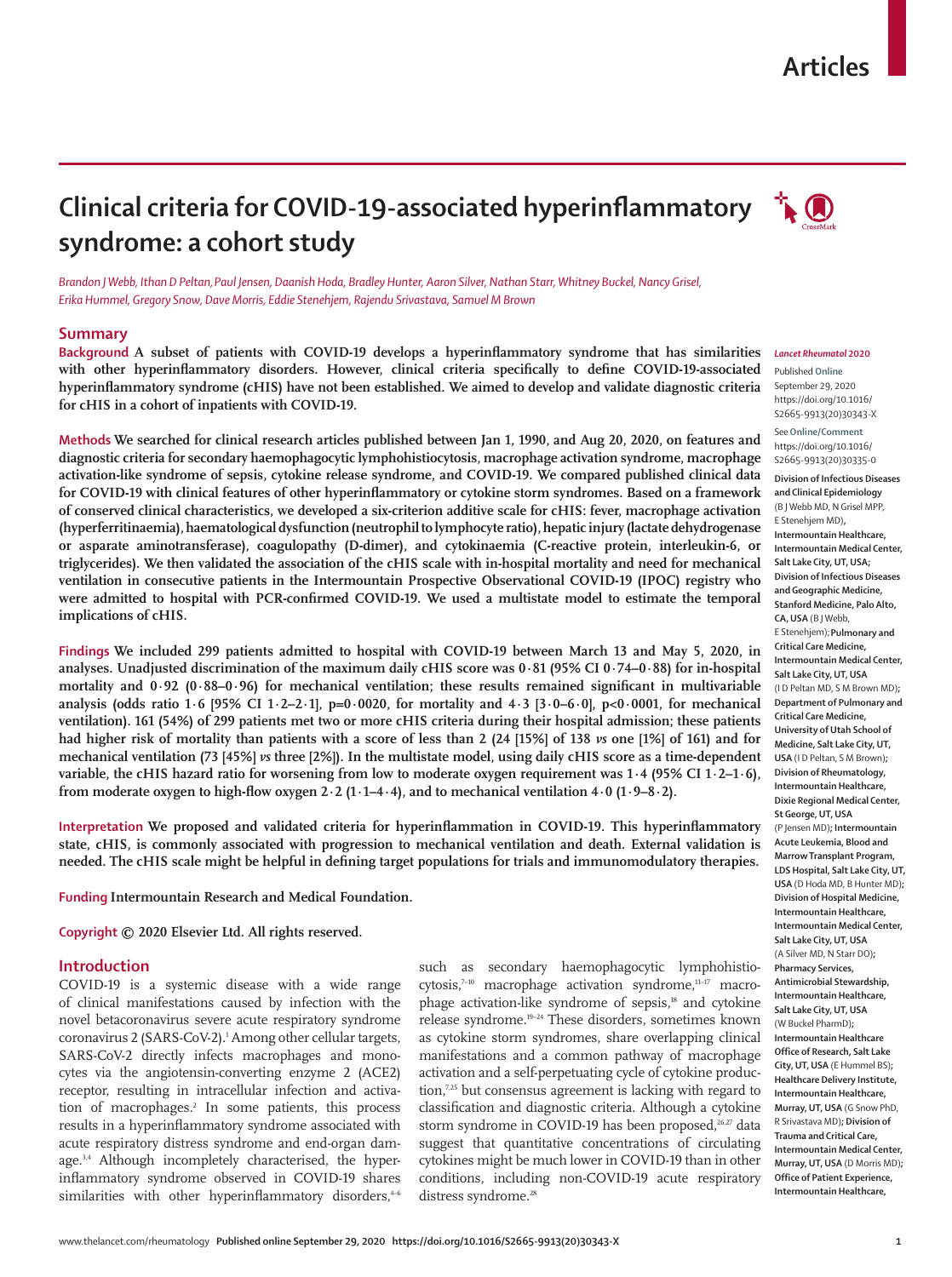**Salt Lake City, UT, USA** (E Stenehjem)**; and Division of Inpatient Medicine, Department of Pediatrics, University of Utah, Salt Lake City, UT, USA**  (R Srivastava)

Correspondence to: Dr Brandon J Webb, Division of Infectious Diseases and Clinical Epidemiology, Intermountain Healthcare, Intermountain Medical Center, Murray, UT 84157, USA **brandon.webb@imail.org**

## **Research in context**

## **Evidence before this study**

We evaluated published descriptions and guidelines relating to other hyperinflammatory, or cytokine storm syndromes, specifically focusing on features and diagnostic criteria for secondary haemophagocytic lymphohistiocytosis, macrophage activation syndrome, macrophage activation-like syndrome of sepsis, and cytokine release syndrome. We searched MEDLINE and Embase for English-language clinical research articles published between Jan 1, 1990, and Aug 20, 2020, using combinations of the following search terms: "hyperinflammatory syndrome", "hemophagocytic" or "haemophagocytic lymphohistiocytosis", "macrophage activation", "macrophage activation-like", "cytokine", "cytokine release", and "cytokine storm". We also searched the *medRxiv* preprint server and reference lists for articles published in the same timeframe. We did a similar review of literature, using the same databases, related to COVID-19-associated hyperinflammatory states for English-language clinical research articles published between Jan 1, 2019, and Aug 20, 2020, using the same search terms, as well as "SARS-CoV-2" and "COVID-19". Diagnostic criteria for secondary haemophagocytic lymphohistiocytosis, macrophage activation syndrome, and cytokine release syndrome within specific populations have been proposed. Although consensus definitions and naming conventions are in flux, they share a conserved physiological pathway of unchecked macrophage activation and cytokine production. Six categories of physiological features are common to these hyperinflammatory syndromes: fever, macrophage activation, haematological

Better characterisation of the COVID-19 inflammatory state is urgently needed in the context of emerging treatments. Immunomodulatory therapies, including corticosteroids, cell-signalling inhibitors, and anti-cytokine antibodies have been proposed to attenuate the inflammatory response and prevent organ failure.29–31 Clinical trials of these therapies in COVID-19 have generally not enriched for evidence of hyperinflammation, which might account for discordant results in trials compared with retrospective evaluation after implementation (NCT04315298 and NCT04317092).<sup>30-32</sup> Although diagnostic criteria exist for haemophagocytic lymphohistiocytosis (both secondary and familial),<sup>8,10</sup> macrophage  $activation$  syndrome, $^{13,15-17}$  and cytokine release syndrome,<sup>22</sup> these criteria have only been validated in very specific populations. Because both the disease features and the patient population in COVID-19 are distinct, direct application of diagnostic criteria from other hyperinflammatory disorders to COVID-19 is problematic. The lack of clarity contributes to uncertainty about clinical trial target population definitions and clinical indications for immunomodulation. To address this gap, we developed novel diagnostic criteria for the hyperinflammatory syndrome observed in some patients with

dysfunction, hepatic inflammation, coagulopathy, and cytokinaemia. The literature suggests that although COVID-19 is also often complicated by a hyperinflammatory syndrome, it is distinct from other hyperinflammatory syndromes, with rare cytopenia and cytokine concentrations that are much lower than described in cytokine release syndrome. Because of these differences, diagnostic criteria for other hyperinflammatory conditions do not apply well to COVID-19. COVID-19-specific criteria have not been described so far and would be important to inform patient selection for clinical trials and immunomodulatory therapy.

### **Added value of this study**

In this cohort study, we describe a rational, physiological framework for characterising the COVID-19-associated hyperinflammatory syndrome (cHIS) using biomarkers that are relevant to COVID-19. We validated these clinical criteria by demonstrating that patients with features of cHIS are at higher risk of progressing to mechanical ventilation or death.

### **Implications of all the available evidence**

The proposed cHIS criteria identify patients with a hyperinflammatory phenotype and further clarify the unique features of COVID-19 in the context of the spectrum of other hyperinflammatory or cytokine storm disorders. These criteria will need to be validated in other COVID-19 populations and can serve as a rational framework for advancing our understanding of the immunology of COVID-19. The cHIS scale appears to have prognostic utility and might be useful for patient selection for clinical trials and immunomodulatory therapy.

COVID-19 by comparing published clinical data for this syndrome with that for secondary haemophagocytic lymphohistiocytosis, macrophage activation syndrome, and cytokine release syndrome. We then validated the criteria in a cohort of inpatients with COVID-19.

## **Methods**

## **Literature review**

In this cohort study, we did a literature review to compare characteristics and pathophysiology of other hyperinflammatory syndromes with that observed in COVID-19. We first searched for publications describing the pathophysiology and features of, and diagnostic criteria for, secondary haemophagocytic lymphohistiocytosis, macrophage activation syndrome, macrophage activation-like syndrome of sepsis, and cytokine release syndrome. We searched MEDLINE and Embase for English-language, clinically oriented articles published between Jan 1, 1990, and Aug 20, 2020, using combinations of the following search terms: "hyperinflammatory syndrome", "hemophagocytic" or "haemophagocytic" "lymphohistiocytosis", "macrophage activation", "macrophage activation-like", "cytokine", "cytokine release", and "cytokine storm" (appendix pp 4–9). We also searched the medRxiv preprint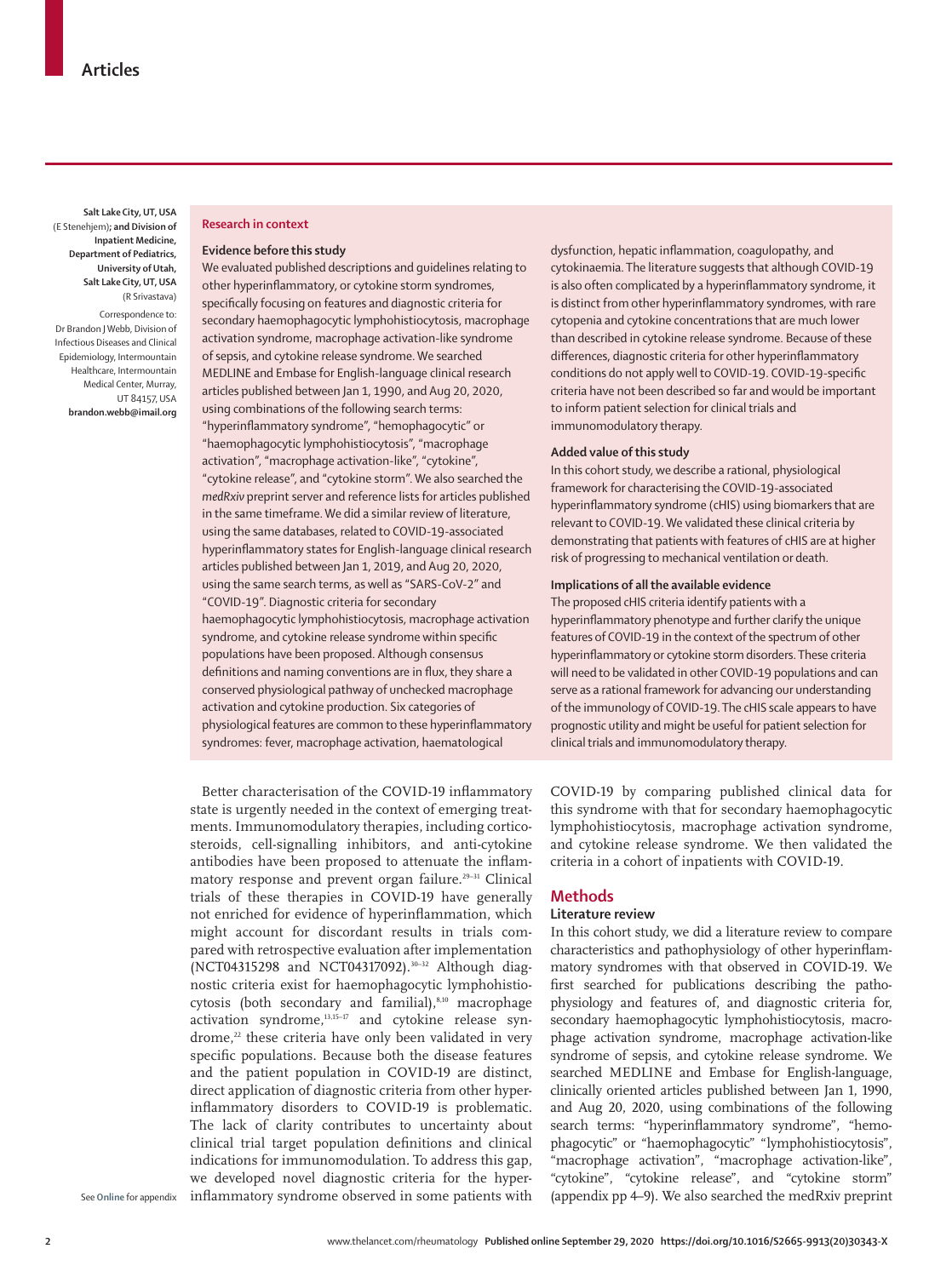|                                                                     | Secondary<br>haemophagocytic<br>lymphohistiocytosis <sup>8,10,13,33-37</sup>                                                                                             | Macrophage<br>activation<br>syndrome11-17,36-40 | Cytokine release<br>syndrome <sup>22-24,41-43</sup> | <b>COVID-19</b>                                           | <b>Values from COVID-19</b><br>series that differentiate<br>respiratory failure,<br>ARDS, and death* |
|---------------------------------------------------------------------|--------------------------------------------------------------------------------------------------------------------------------------------------------------------------|-------------------------------------------------|-----------------------------------------------------|-----------------------------------------------------------|------------------------------------------------------------------------------------------------------|
| Fever ( $>38.0^{\circ}$ C)                                          | Moderate to high†                                                                                                                                                        | Moderate to high†                               | Moderate to high†                                   | Moderate to high <sup>+1,8,10,11,</sup><br>14,15,33,44-47 | >90% have fever                                                                                      |
| Hepatosplenomegaly                                                  | Extremely hight                                                                                                                                                          | Moderate to high†                               | Moderate to high†                                   | <b>ND</b>                                                 | Unknown                                                                                              |
| Encephalopathy                                                      | Moderate to high†                                                                                                                                                        | Moderate to high†                               | Extremely hight                                     | Moderate to high <sup>+48-52</sup>                        | Observed but incidence<br>unknown                                                                    |
| Haemoglobin, g/dL                                                   | Extremely low‡                                                                                                                                                           | Moderate to low‡                                | Extremely low‡                                      | Mildly low to normal <sup>1,45,53</sup>                   | 12-2 vs 13-4                                                                                         |
| Platelets, 10 <sup>9</sup> cells per L                              | Extremely low‡                                                                                                                                                           | Mildly low to normal                            | Extremely low‡                                      | Mildly low to normal <sup>45,53-58</sup>                  | 143-187 vs 173-222                                                                                   |
| White blood count,<br>10 <sup>9</sup> cells per L                   | Extremely low‡                                                                                                                                                           | Mildly low to normal                            | Extremely low‡                                      | Mildly low to normal <sup>1,45,53,59</sup>                | 3-3-11-0 vs 4-7-5-3                                                                                  |
| Absolute lymphocyte<br>count, 10 <sup>9</sup> cells per L           | Extremely low‡                                                                                                                                                           | Mildly low to normal                            | Extremely low‡                                      | Extremely low‡ <sup>1,45,53-58,60</sup>                   | $0.5 - 0.8$ vs $1.0 - 1.4$                                                                           |
| Neutrophil to<br>lymphocyte ratio                                   | Mildly low to normal                                                                                                                                                     | Moderate to high†                               | <b>ND</b>                                           | Moderate to<br>high+45,53,54,57,60,61                     | $5.5 - 22.0$ vs $2.8 - 4.4$                                                                          |
| Ferritin, ng/mL                                                     | Moderate to high†                                                                                                                                                        | Extremely hight                                 | Extremely hight                                     | Moderate to<br>high+53-55,57,58,60,62                     | 800-1598 vs 337-523                                                                                  |
| Lactate<br>dehydrogenase, U/L                                       | Moderate to high†                                                                                                                                                        | Extremely hight                                 | Extremely hight                                     | Moderate to<br>high <sup>+1,45,53,55,58,60,62,63</sup>    | 400-905 vs 221-297                                                                                   |
| D-dimer, µq/mL                                                      | Extremely hight                                                                                                                                                          | Moderate to high†                               | Moderate to high†                                   | Extremely<br>high <sup>+1,45,53-56,60,62,64-66</sup>      | $0.6 - 4.0$ vs $0.3 - 0.5$                                                                           |
| Triglycerides, mg/dL                                                | Extremely hight                                                                                                                                                          | Extremely hight                                 | Mildly low to normal                                | Moderate to high+60                                       | 180 vs 120                                                                                           |
| Fibrinogen, mg/dL                                                   | Extremely low‡                                                                                                                                                           | Moderate to low‡                                | Extremely low‡                                      | Extremely high <sup>+53,66</sup>                          | 630 vs 450                                                                                           |
| Aspartate<br>aminotransferase, U/L                                  | Moderate to high†                                                                                                                                                        | Moderate to high†                               | Moderate to high†                                   | Moderate to<br>high <sup>+1,45,53-56,58,62,63</sup>       | 38-288 vs 24-40                                                                                      |
| Interleukin-6, pg/mL                                                | Extremely hight                                                                                                                                                          | Extremely hight                                 | Extremely hight                                     | Moderate to<br>high+54,55,57,58,60,63,67                  | $6 - 72$ vs $6 - 13$                                                                                 |
| Soluble interleukin-2<br>receptor-α (also known<br>as sCD25), pq/mL | Extremely hight                                                                                                                                                          | Extremely hight                                 | Extremely hight                                     | Mildly low to normal <sup>57,68</sup>                     | 757 vs 663                                                                                           |
| C-reactive protein§,<br>mq/L                                        | Extremely hight                                                                                                                                                          | Moderate to high†                               | Extremely hight                                     | Extremely high <sup>+53,54,56,58,69</sup>                 | 34-126 vs 8-23                                                                                       |
|                                                                     | ARDS=acute respiratory distress syndrome. ND=no data available, *Range of values reported in published series of patients with COVID-19 that differentiates patients who |                                                 |                                                     |                                                           |                                                                                                      |

ARDS=acute respiratory distress syndrome. ND=no data available. \*Range of values reported in published series of patients with COVID-19 that differentiates patients who had severe outcomes (ARDS, critical illness, or death) versus values reported in patients with better outcomes. †Indicates magnitude of increase above the upper limit of normal. ‡ Indicates magnitude of decrease below the lower limit of normal. §Not high-sensitivity C-reactive protein.

*Table 1:* **Features of hyperinflammatory syndromes and COVID-19**

server and reference lists for articles published in the same timeframe. We then manually reviewed results from electronic searches for relevant articles, using inclusion criteria of clinical descriptions of patient cohorts that described clinical and biochemical features, diagnostic criteria for hyperinflammatory syndromes, or both. Next, we did two additional literature searches, using similar methodology, to search for articles related to COVID-19 using search terms "SARS-CoV-2", and "COVID-19", with a focus on articles that described laboratory and clinical features associated with very severe disease and poor outcomes, including respiratory failure, acute respiratory distress syndrome, or mortality, or described the hyperinflammatory physiology observed in patients with COVID-19 (see appendix pp 4–9 for search terms). For these searches, we restricted the timeframe from Jan 1, 2019, to Aug 20, 2020, and included only English-language articles describing clinical features of human participants. We manually reviewed results from electronic searches for relevance per inclusion criteria listed previously.

## **cHIS scale**

On the basis of the results of our literature review (see appendix pp 1–3 for additional details), we developed a classification framework for defining the unique hyperinflammatory state observed in COVID-19. We first identified a list of core physiological and laboratory features of non-COVID-19 hyperinflammatory syndromes, including those that are generally conserved across published diagnostic criteria for these syndromes. We thus identified the following core features of hyperinflammatory syndromes: fever, hepatosplenomegaly, encephalopathy, haemophagocytosis, macrophage activation, hepatic inflammation, cytopenia and haematological dysfunction, coagulopathy, and elevated concentrations of circulating cytokines.

We then reviewed published descriptions of patients with COVID-19 to compare how core physiological features of other hyperinflammatory syndromes are manifest in COVID-19. A more detailed narrative summary of this review is included in the appendix (pp 1–3) and summarised in table 1. We ultimately identified six core categories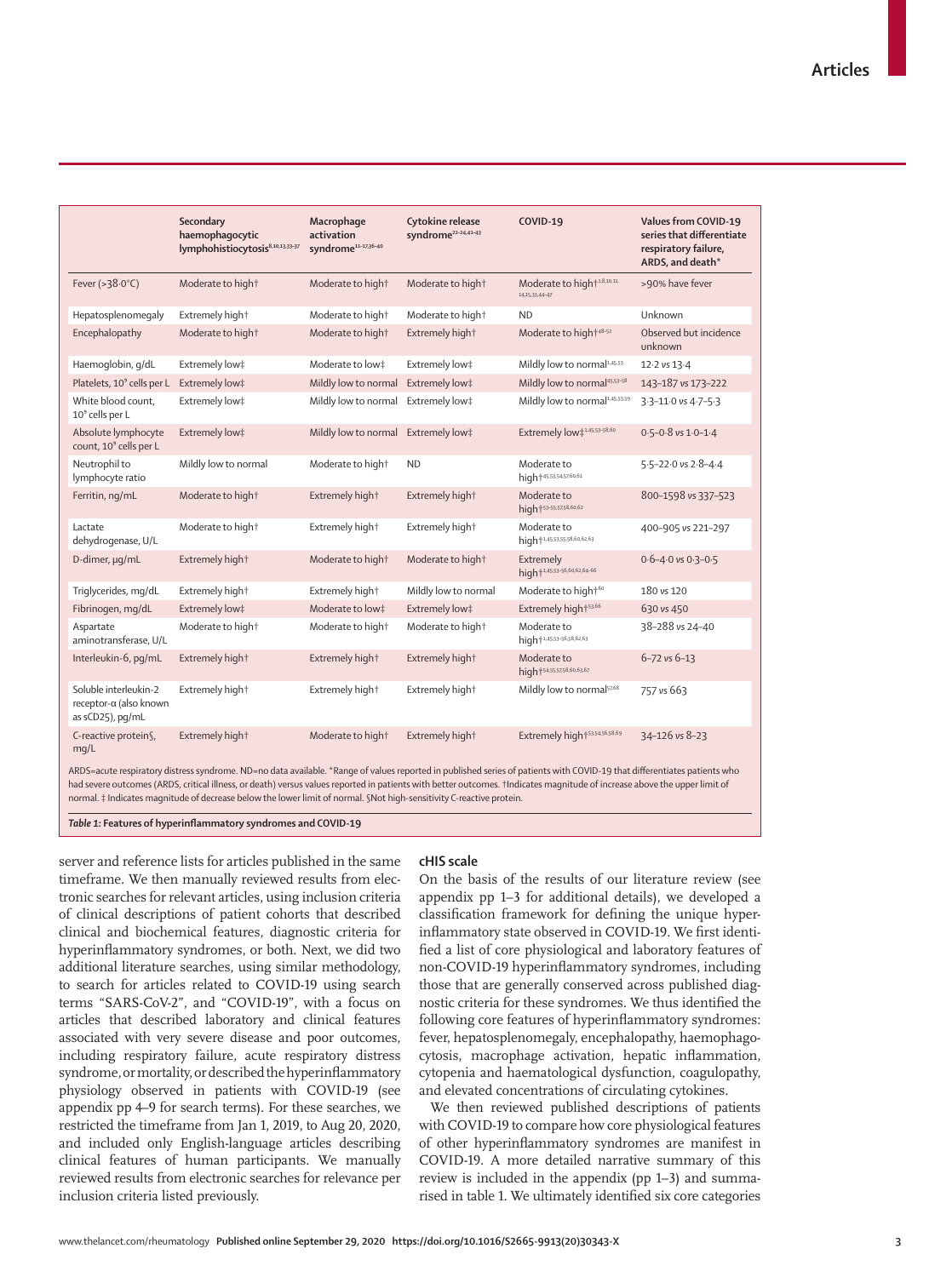#### *Panel:* **Proposed cHIS criteria**

### **Fever**

• Defined as a temperature of more than 38·0°C

## **Macrophage activation**

• Defined as a ferritin concentration of 700 μg/L or more\*

## **Haematological dysfunction**

• Defined as a neutrophil to lymphocyte ratio of 10 or more, or both haemoglobin concentration of 9·2 g/dL or less and platelet count of  $110 \times 10^9$  cells per L or less

#### **Coagulopathy**

• Defined as a D-dimer concentration of 1·5 μg/mL or more

## **Hepatic injury**

• Defined as a lactate dehydrogenase concentration of 400 U/L or more, or an aspartate aminotransferase concentration of 100 U/L or more

## **Cytokinaemia**

• Defined as an interleukin-6 concentration of 15 pg/mL or more†, or a triglyceride concentration of 150 mg/dL or more‡, or a CRP§ concentration of 15 mg/dL or more¶

cHIS=COVID-19-associated hyperinflammatory syndrome. CRP=C-reactive protein. \*Ferritin concentration might be elevated in end-stage renal disease on haemodialysis. †Original validation used a 10 pg/mL threshold; post-hoc analysis suggested that 15 pg/mL has better discrimination for poor outcomes. ‡Triglycerides might be elevated due to concomitant propofol administration. §Not high-sensitivity CRP. ¶CRP was not included in the original validation; post-hoc analysis confirmed use as a third surrogate for cytokinaemia.

of clinical features common to both COVID-19 and non-COVID-19 hyperinflammatory syndromes. We then further adapted this framework to COVID-19 by identifying representative features for each category that are specific to COVID-19. We propose the term COVID-19-associated hyperinflammatory syndrome (cHIS) to describe the condition described by these features. Finally, for each of the six proposed categories, we identified laboratory biomarker thresholds associated with critical illness, acute respiratory distress syndrome, or death in published cohorts of patients with COVID-19. We used these thresholds to develop a six-point, additive clinical scale to assess the presence and severity of cHIS.

### **Empirical validation**

After a-priori development of the cHIS scale, we identified a validation dataset within the Intermountain Prospective Observational COVID-19 (IPOC) registry, which contains demographics, comorbidities, clinical data, and outcomes for all patients with PCR-confirmed COVID-19 admitted to any of 22 hospitals in an integrated health-care system in western USA. We studied all consecutive IPOC patients aged 18 years or older who were admitted to hospital between March 13 and May 5, 2020. Laboratory tests were ordered according to institutional protocols and clinician preference. We assessed all clinical data on each day of admission, and used the last-carried-forward imputation

for missing values. We then calculated the maximal cHIS score on each hospital day. To explore crude associations with outcomes, we also determined the maximum daily score attained during the admission. The prespecified primary outcome for analysis was in-hospital mortality, and the key secondary outcome was incidence of mechanical ventilation. Other secondary outcomes included length of hospital stay and intensive care unit (ICU) stay.

This study was approved by the Intermountain Healthcare institutional review board and is aligned with STROBE guidelines for cohort studies**.**

## **Statistical analysis**

We used descriptive statistics to report clinical and demographic characteristics, laboratory values, and outcomes. For laboratory values, we summarised the maximum or minimum values for each laboratory biomarker, as appropriate. Our prespecified primary analysis was the association of maximum daily cHIS score with in-hospital all-cause mortality using the area under the receiver operating characteristic curve (AUROC). We did a similar analysis for mechanical ventilation. We did prespecified sensitivity analyses to control for the possible effects of other confounding variables on these outcomes by fitting a multivariable logistic regression model for each outcome including cHIS and a prespecified list of potential confounders. For mechanical ventilation, model covariates included age, sex, number of comorbidities, race and ethnicity, and body-mass index. For mortality, we included only cHIS, age, and number of comorbidities due to low event rates. After the primary analysis, we did a cut-point analysis for the cHIS score using the Youden index<sup>70</sup> and the receiver operating characteristic curve, and also used this method to evaluate optimal thresholds for individual biomarkers. In a post-hoc analysis, we recognised that C-reactive protein (CRP) appeared to be a widely available and accurate surrogate marker for cytokinaemia; we therefore included CRP (note that we did not measure high-sensitivity CRP; reported values are in mg/dL) as a third alternative to interleukin (IL)-6 or triglycerides and re-evaluated performance of the score with the inclusion of this variable. Finally, to explore the relative importance of each of the six components of the cHIS scale, we calculated frequency, sensitivity, and specificity for each and described variable importance from random forest modelling.<sup>71</sup>

We recognised a priori that measurement of the association between cHIS and mechanical ventilation and mortality is not synonymous with prediction of these outcomes, which requires accounting for temporal sequence and competing risks. We were also aware of the risk of immortal time bias with the main analysis. We therefore did a prespecified secondary analysis to evaluate the impact of cHIS on clinical deterioration over time. Given the dynamic clinical progression of COVID-19 over time, we did not restrict to cHIS scores in the first 24–48 h of hospital admission. We used a Markov multistate model,<sup>72</sup>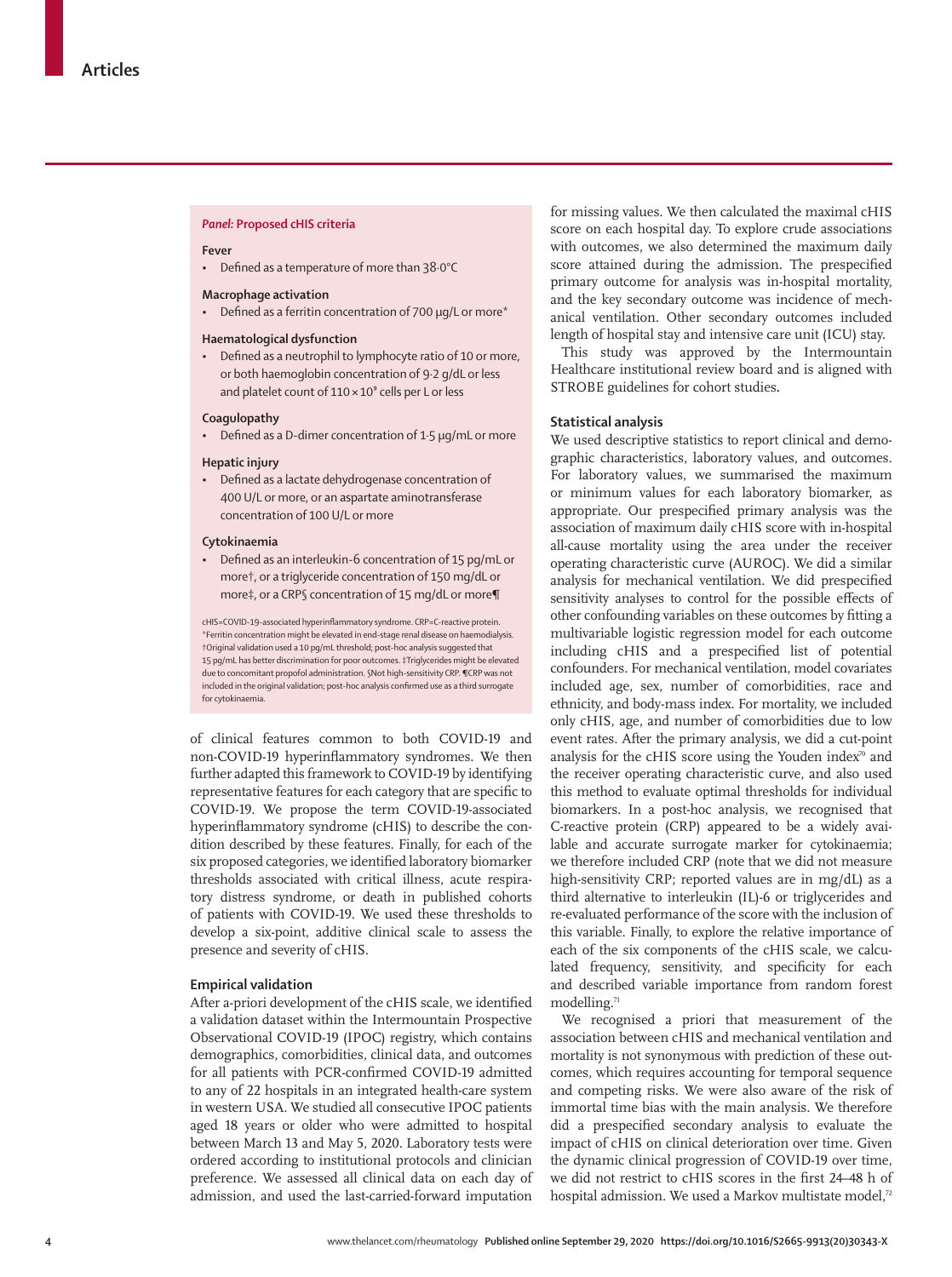specified with six clinical transition states representing the highest degree of respiratory failure experienced on any given calendar day: use of supplemental oxygen at 0–3 L/min via nasal canula; use of oxygen at 4–6 L/min; use of oxygen at more than 6 L/min via a face mask, or a non-rebreather or nasal moustache delivery device; use of high-flow nasal canula or non-invasive positive pressure ventilation; mechanical ventilation or extracorporeal membrane oxygenation; and in-hospital death. In this model, daily cHIS scale values were included as a timedependent ordinal variable with levels of 0, 1, and 2 or more (simplified from all scale values to avoid nonconvergence of the model). No confounders were included in this model. The hazard ratio (HR; and 95% CI) of cHIS for each transition state was estimated. Statistical analyses were done with SPSS (version 25.0) and R (version 4.0.2).

## **Role of the funding source**

The funder of the study had no role in study design, data collection, data analysis, data interpretation, or writing of the report. The corresponding author had full access to all the data in the study and had final responsibility for the decision to submit for publication.

## **Results**

We compare features of well described hyperinflammatory conditions with those described in the unique hyperinflammatory syndrome of COVID-19 in table 1 and in the appendix (pp 1–3). The cHIS appears to share a core pathophysiological feature of prominent macrophage activation with other hyperinflammatory syndromes; however, other features observed in COVID-19 are distinct from classic cytokine storm syndromes, including a scarcity of cytopenias and lower quantitative concentrations of circulating inflammatory cytokines than in other comparable diseases. 2–4,28–29

Six physiological categories of features were included in the proposed cHIS classification system: fever, macrophage activation, haematological dysfunction, hepatic inflammation, coagulopathy, and cytokinaemia. Using prespecified thresholds for laboratory biomarkers within each category, a six-criterion, additive clinical scale for cHIS (panel) was thus specified a priori, before any empirical validation was performed.

We identified 299 patients admitted to hospital between March 13 and May 5, 2020, with COVID-19, accounting for 2535 inpatient days. Table 2 presents the distribution of baseline characteristics for the cohort. Data were complete for fever, haematological dysfunction, and hepatic inflammation. 184 (62%) patients had documented ferritin concentrations, 158 (53%) had D-dimer values, and 298 had data for at least one marker of cytokinaemia (either IL-6, triglycerides, or CRP). Median age was 56 years (IQR 43–68); 132 (44%) patients were female, and patients had median 2 (1–4) comorbidities. The number of combined inpatient days by maximum oxygen requirement were as follows: 1213 (48%) of 2535 for 0–3 L/min,

|                                                           | Total (n=299)               | cHIS score 0-1<br>$(n=138)$ | cHIS score ≥2<br>$(n=161)$       |
|-----------------------------------------------------------|-----------------------------|-----------------------------|----------------------------------|
| Age, years                                                | $56.0(43.0 - 68.0)$         | $53.5(39.0-66.0)$           | $68.0(59.0 - 46.5)$              |
| Sex                                                       |                             |                             |                                  |
| Female                                                    | 132 (44%)                   | 75 (54%)                    | 57 (35%)                         |
| Male                                                      | 167 (56%)                   | 63 (46%)                    | 104 (65%)                        |
| Race                                                      |                             |                             |                                  |
| American Indian or Alaskan Native                         | 21 (7%)                     | 8(6%)                       | 13 (8%)                          |
| Asian                                                     | 4(1%)                       | 2(1%)                       | 2(1%)                            |
| <b>Black or African American</b>                          | 6(2%)                       | 3(2%)                       | 3(2%)                            |
| Native Hawaiian or Pacific Islander                       | 21 (7%)                     | 5(4%)                       | 16 (10%)                         |
| White                                                     | 209 (70%)                   | 99 (72%)                    | 110 (68%)                        |
| Not specified or multiple                                 | 38 (13%)                    | 21 (15%)                    | 17 (11%)                         |
| Hispanic or Latino ethnicity                              | 106 (35%)                   | 46 (33%)                    | 60 (37%)                         |
| Hispanic-Latino ethnicity or<br>non-white race            | 173 (58%)                   | 73 (53%)                    | 100 (62%)                        |
| Body-mass index, kg/m <sup>2</sup>                        | $31.7(26.0-37.1)$           | $31.1(25.7 - 36.9)$         | $31.8(26.5-37.3)$                |
| Comorbidities                                             | $2(1-4)$                    | $1(1-3)$                    | $3(2-4)$                         |
| <b>Diabetes</b>                                           | 105 (35%)                   | 36 (26%)                    | 69 (43%)                         |
| Hypertension                                              | 163 (55%)                   | 66 (48%)                    | 97 (60%)                         |
| Coronary artery disease                                   | 23 (8%)                     | 9(7%)                       | 14 (9%)                          |
| Arrhythmia                                                | 97 (32%)                    | 31 (22%)                    | 66 (41%)                         |
| Chronic pulmonary disease                                 | 78 (26%)                    | 33 (24%)                    | 45 (28%)                         |
| Chronic kidney disease                                    | 49 (16%)                    | 21 (15%)                    | 28 (17%)                         |
| Congestive heart failure                                  | 31(10%)                     | 9(7%)                       | 22 (14%)                         |
| Chronic liver disease                                     | 41 (14%)                    | 15 (11%)                    | 26 (16%)                         |
| Active malignancy                                         | 7(2%)                       | 2(1%)                       | 5(3%)                            |
| Obesity                                                   | 131 (44%)                   | 54 (39%)                    | 77 (48%)                         |
| Immunosuppressed                                          | 8(3%)                       | 2(1%)                       | 6(4%)                            |
| Cerebrovascular disease                                   | 25 (8%)                     | 9(7%)                       | 16 (10%)                         |
| Chronic neurological disease                              | 56 (19%)                    | 23 (17%)                    | 33 (20%)                         |
| Outcomes                                                  |                             |                             |                                  |
| Length of hospital stay, days                             | $5.2(2.7-10.1)$             | $3.1(2.0-5.4)$              | $9.2(5.1 - 16.6)$                |
| Intensive care unit stay                                  | 135 (45%)                   | 24 (17%)                    | 111 (69%)                        |
| Mechanical ventilation                                    | 76 (25%)                    | 3(2%)                       | 73 (45%)                         |
| In-hospital all-cause mortality                           | 25 (8%)                     | 1(1%)                       | 24 (15%)                         |
| Laboratory assessments*                                   |                             |                             |                                  |
| Haemoglobin, g/dL                                         | $12.2(10.5-13.6)$           | $12.7(11.5-14.0)$           | $11.6(10.0-13.2)$                |
| Platelet count, 10° cells per L                           | 172 (133-222)               | 195 (152-245)               | 152 (114-203)                    |
| White blood cell count, 10° cells per L                   | $5.1(3.9-6.5)$              | $5.1(4.0-6.6)$              | $5.0(3.7-6.3)$                   |
| Absolute lymphocyte count,<br>10 <sup>9</sup> cells per L | $0.8(0.5-1.1)$              | $1.0(0.7-1.4)$              | $0.6(0.3-0.9)$                   |
| Neutrophil to lymphocyte ratio                            | $6.3(3.8-13.0)$             | $4.6(2.6-6.6)$              | $10.3(5.6-21.8)$                 |
| Ferritin, ng/mL                                           | 378 (209-1412;<br>$n=184$ ) | 298 (100-453;<br>$n=53$ )   | 754 (272-1864;<br>$n=131$        |
| C-reactive protein†, mg/dL                                | $3.9(4.8-23.6)$<br>$n=206$  | $0.6(1.3-11.0;$<br>$n=68$   | $17.5(8.6-27.7)$<br>$n=138$ )    |
| Blood urea nitrogen, mg/dL                                | $18(12-32)$                 | $13(10-20)$                 | $25(15-45)$                      |
| Creatinine, mg/dL                                         | $1.0(0.8-1.3)$              | $0.9(0.7-1.2)$              | $1.1(0.8-1.4)$                   |
| Aspartate aminotransferase, U/L                           | $55(36-94)$                 | 42 (29–55)                  | 77 (49-147)                      |
| Total bilirubin, mg/dL                                    | $0.6(0.5-0.8)$              | $0.5(0.4-0.8)$              | $0.7(0.5-0.9)$                   |
| Lactate dehydrogenase, U/L                                | 369 (228–555;<br>$n=170$    | 257 (171-346;<br>$n=50$ )   | 446 (272-626;<br>$n=120$ )       |
|                                                           |                             |                             | (Table 2 continues on next page) |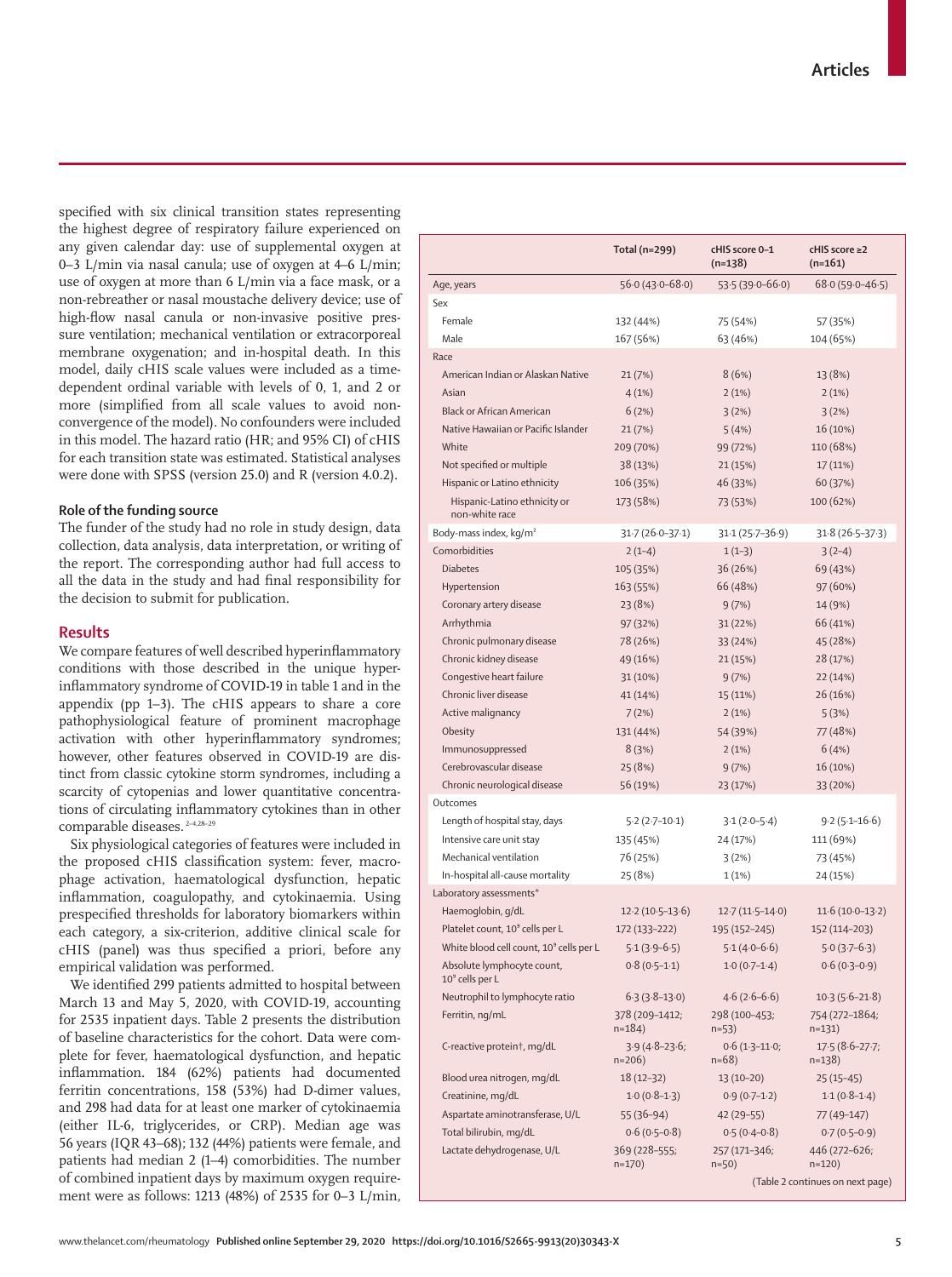|                                | Total ( $n=299$ )  | cHIS score 0-1<br>$(n=138)$ | cHIS score $\geq$ 2<br>$(n=161)$ |
|--------------------------------|--------------------|-----------------------------|----------------------------------|
| (Continued from previous page) |                    |                             |                                  |
| D-dimer, µq/mL                 | $1.3(0.7-2.3)$     | $0.6(0.4-0.9)$              | $1.6(0.9-2.7)$                   |
|                                | $n=158$            | $n=43$                      | $n=115$                          |
| Interleukin-6, pg/mL           | $22.5(8-65; n=72)$ | $5(5-6.5; n=5)$             | $24 (9 - 74; n = 67)$            |
| Prothrombin time, s            | $14.2(13.5-15.9)$  | $13.7(13.1 - 14.3)$         | $14.4(13.6 - 16.3)$              |
|                                | $n = 92$           | $n=17$                      | $n=75$                           |
| Triglycerides, mg/dL           | 146 (83-374;       | 115 (57-268;                | 175 (86-396;                     |
|                                | $n=55$             | $n=6$ )                     | $n = 49$                         |
| Fibrinogen, mg/dL              | 528 (77-730;       | $75(53-81;$                 | 579 (77-734;                     |
|                                | $n=30$ )           | $n=3$ )                     | $n=27$                           |
| Procalcitonin, ng/mL           | $0.4(0.18-0.77)$   | $0.4(0.2-0.6)$              | $0.4(0.2 - 0.9)$                 |
|                                | $n=173$            | $n=68$ )                    | $n = 105$                        |

Data are median (IQR) or n (%) unless otherwise stated. cHIS=COVID-19-associated hyperinflammatory syndrome. \*Laboratory values represent the minimum or maximum value during the admission, as appropriate. †Not high-sensitivity C-reactive protein.

*Table 2:* **Clinical and laboratory characteristics of patients with COVID-19, stratified by peak cHIS score during the hospital stay**

| 40 (13%)<br>98 (33%)<br>62(21%)                                   |
|-------------------------------------------------------------------|
|                                                                   |
|                                                                   |
|                                                                   |
| 38 (13%)                                                          |
| 27 (9%)                                                           |
| 21(7%)                                                            |
| 13(4%)                                                            |
| cHIS=COVID-19-associated hyperinflammatory syndrome.              |
| Table 3: Proportions of patients by highest single-day cHIS score |

**achieved during their admission**

228 (9%) for 4–6 L/min, 48 (2%) for more than 6 L/min but not high-flow nasal canula or non-invasive positive pressure ventilation, 157 (6%) for high-flow nasal canula or non-invasive positive pressure ventilation, and 857 (34%) for mechanical ventilation. The median daily cHIS score was 2 (IQR 1–3). At some point during their stay, 161 (54%) patients achieved a daily cHIS score of 2 or higher. The proportions of patients by highest singleday cHIS score achieved during their admission are reported in table 3.

Discrimination of the maximum daily cHIS score during the hospital admission by AUROC was 0·81 (95% CI  $0.74-0.88$ ) for in-hospital mortality and  $0.92$ (0·88–0·96) for mechanical ventilation. A score of less than 2 versus 2 or more distinguished patients along multiple clinical endpoints: median length of hospital stay of  $3.1$  days (IQR  $2.0 - 5.4$ ) versus  $9.2$  days ( $5.1 - 16.6$ ); 24 (17%) of 138 patients versus 111 (69%) of 161 patients requiring ICU care; three (2%) versus 73 (45%) patients requiring mechanical ventilation; and one (1%) versus 24 (15%) deaths in hospital (table 2). In a sensitivity analysis, bivariate regression for cHIS and mechanical ventilation showed an odds ratio (OR) of 4·1 (95% CI  $3.0 - 5.7$ , p<0.0001). In a multivariable regression model, the OR was  $0.99$  (95% CI  $0.96-1.01$ ) adjusting for age, 0.67 (0.29–1.5) adjusting for male sex,  $1.1$  (0.48–2.5) adjusting for Hispanic ethnicity or non-white race, and 1·3 (1·1–1·5) adjusting for total comorbidities. The cHIS scale was highly associated with mechanical ventilation (OR 4·3 [95% CI 3·0–6·0], p<0·0001). In bivariate regression for in-hospital mortality, the OR was 1·9 (95% CI  $1.5-2.5$ , p<0.0001). In the multivariable logistic regression model, the OR was  $1.05$  (95% CI  $1.0-1.08$ ) adjusting for age and  $1.3$  ( $1.0-1.5$ ) adjusting for comorbidities. The cHIS scale remained associated with mortality (OR  $1.6$  [95% CI  $1.2-2.1$ ], p=0.0020).

In the multistate model, using the daily score as a timedependent variable, the HR for cHIS for transitioning from receiving 0–3 L/min to receiving 4–6 L/min was 1·4 (95% CI 1 $\cdot$  2–1 $\cdot$  6), the HR for transitioning from receiving 0–3 L/min to mechanical ventilation was 4·0 (95% CI 1.9–8.2), and the HR for transitioning from receiving 4–6 L/min to high-flow nasal canula or non-invasive positive pressure ventilation was 2·2 (95% CI 1·1–4·4). The multistate model indicates that on any given day, a patient with a score of 1 has a four times greater hazard than a patient with a score of 0 of progressing from 0–3 L/min to mechanical ventilation later during the hospital admission, and, similarly, a patient with a score of 2 or more on any given day has a four times greater hazard of future deterioration to ventilation than a patient with a score of 1. The multistate model transitions for mortality had very broad confidence intervals given the small number of deaths.

Results of a post-hoc sensitivity analysis to evaluate the frequency and association of individual cHIS criteria with clinical outcomes are shown in table 4. At a threshold of 2 or greater, the scale had excellent sensitivity for both mechanical ventilation and mortality. Coagulopathy, hyperferritinaemia, haematological dysfunction, and cytokinaemia were most specifically associated with mechanical ventilation, whereas coagulopathy was most associated with mortality. Variable importance plots for individual components of the cHIS scale suggested that for mechanical ventilation, cytokinaemia and haematological dysfunction were the most important variables (appendix p 10). For mortality, haematological dysfunction and hepatic inflammation were the most important variables (appendix p 11). Optimal cutoff-point analyses largely corroborated laboratory thresholds identified a priori from the COVID-19 literature (appendix pp 12–14), with the exception of IL-6, which might be more predictive at cutoff points in the 15–20 pg/mL range, and D-dimer, for which a modestly lower threshold of 1 μg/mL seemed to be relevant. Post-hoc sensitivity analysis in which a CRP concentration of 15 μg/dL or mg/dL or more was included as a third alternative for cytokinaemia, in addition to IL-6 and triglycerides, showed that the cHIS scale performed equally well with this addition (discrimination for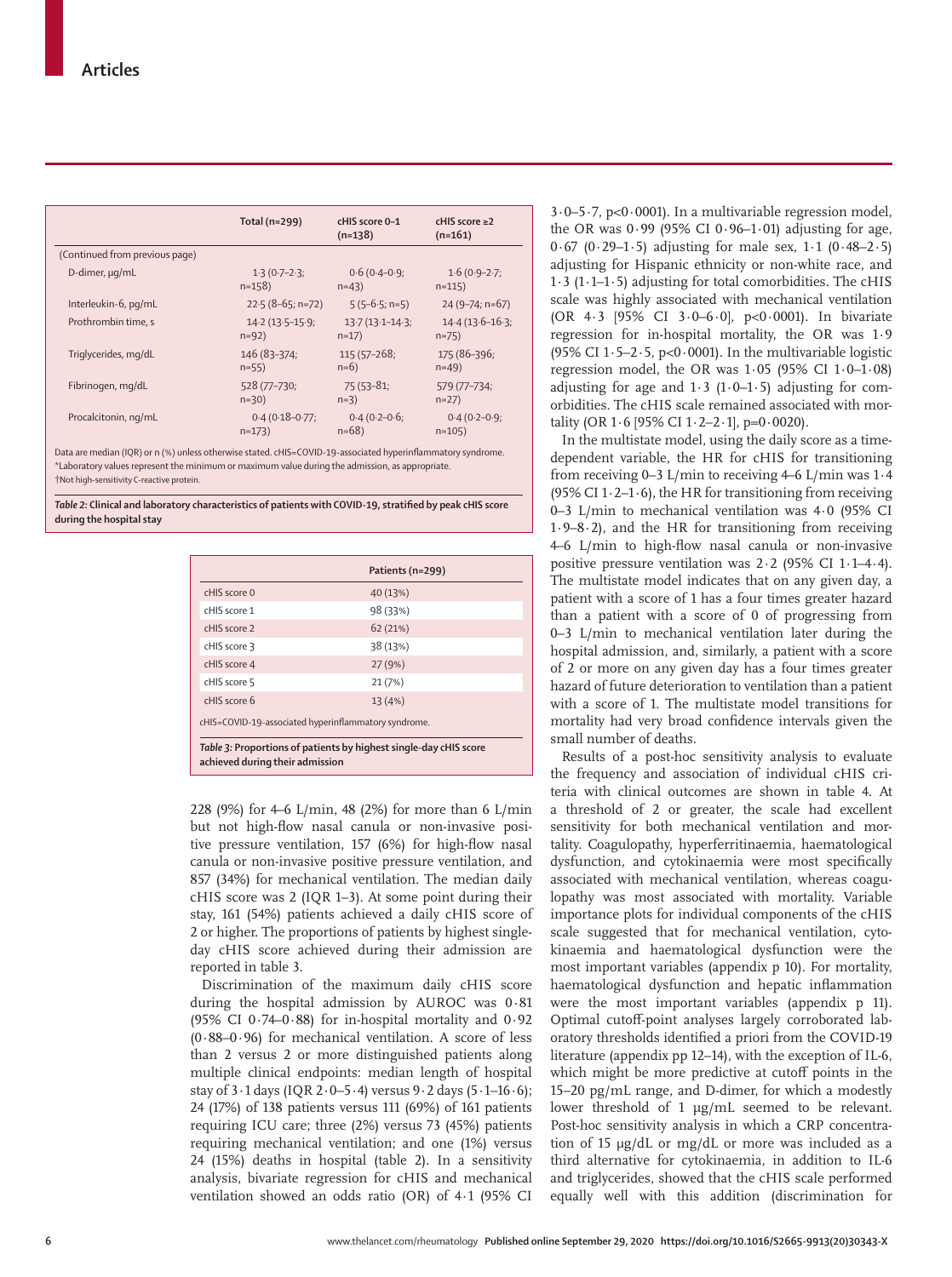|                            | Patients (n=299) | <b>Mechanical ventilation</b> |                      | <b>Mortality</b>      |                      |                      |                       |
|----------------------------|------------------|-------------------------------|----------------------|-----------------------|----------------------|----------------------|-----------------------|
|                            |                  | Sensitivity (95% CI)          | Specificity (95% CI) | <b>AUROC (95% CI)</b> | Sensitivity (95% CI) | Specificity (95% CI) | <b>AUROC (95% CI)</b> |
| Fever                      | 231 (77%)        | $0.93(0.85 - 0.98)$           | $0.28(0.23 - 0.35)$  | $0.61(0.54 - 0.68)$   | $0.88(0.68 - 0.97)$  | $0.24(0.19 - 0.29)$  | $0.56(0.45 - 0.67)$   |
| Hyperferritinaemia         | 73 (24%)         | $0.57(0.45 - 0.68)$           | $0.87(0.81 - 0.91)$  | $0.72(0.64 - 0.79)$   | $0.56(0.35 - 0.75)$  | $0.78(0.73 - 0.83)$  | $0.67(0.55 - 0.79)$   |
| Haematological dysfunction | 98 (33%)         | $0.76(0.65 - 0.85)$           | $0.82(0.76 - 0.87)$  | $0.79(0.73 - 0.86)$   | $0.84(0.63 - 0.95)$  | $0.72(0.66 - 0.77)$  | $0.78(0.69 - 0.87)$   |
| Hepatic inflammation       | 100 (33%)        | $0.64(0.53 - 0.75)$           | $0.77(0.71 - 0.82)$  | $0.71(0.64 - 0.78)$   | $0.72(0.50-0.87)$    | $0.70(0.64 - 0.75)$  | $0.71(0.60 - 0.82)$   |
| Coaqulopathy               | 65(22%)          | $0.50(0.38 - 0.62)$           | $0.88(0.83 - 0.92)$  | $0.69(0.61 - 0.77)$   | $0.44(0.25 - 0.65)$  | $0.80(0.75 - 0.85)$  | $0.62(0.50-0.75)$     |
| Cytokinaemia               | 105 (35%)        | $0.82(0.71-0.89)$             | $0.81(0.75 - 0.86)$  | $0.81(0.75 - 0.87)$   | $0.76(0.54 - 0.90)$  | $0.68(0.63 - 0.74)$  | $0.72(0.62 - 0.83)$   |
| cHIS score $\geq$ 2        | 161 (54%)        | $0.95(0.88 - 0.99)$           | $0.59(0.52 - 0.65)$  | $0.92(0.88 - 0.96)$   | $0.96(0.78-1.00)$    | $0.49(0.43 - 0.55)$  | $0.81(0.74 - 0.88)$   |
| cHIS score $\geq$ 3        | 99 (33%)         | $0.87(0.77-0.93)$             | $0.81(0.75 - 0.86)$  | $0.92(0.88 - 0.96)$   | $0.80(0.59 - 0.92)$  | $0.68(0.62 - 0.73)$  | $0.81(0.74 - 0.88)$   |
| cHIS score $\geq$ 4        | 61(20%)          | $0.71(0.59 - 0.81)$           | $0.92(0.87 - 0.95)$  | $0.92(0.88 - 0.96)$   | $0.64(0.42 - 0.81)$  | $0.80(0.74 - 0.84)$  | $0.81(0.74 - 0.88)$   |

mortality 0·81 [95% CI 0·74–0·88] without CRP *vs* 0·81  $[0.74 - 0.88]$  with CRP).

## **Discussion**

Although clinicians and investigators have generally agreed that serious COVID-19 is associated with dysregulated inflammation—with an emphasis early in the pandemic on a cytokine storm—the nature of this inflammation is poorly understood. Notably, it has now been observed that median circulating concentrations of inflammatory cytokines reported in COVID-19 are an order of magnitude lower than in other hyperinflammatory syndromes, including non-COVID-19 acute respiratory distress syndrome.<sup>28</sup> Similarly, early suggestions that COVID-19 induces secondary haemophagocytic lymphohistiocytosis<sup>27</sup> have now also been revised given the distinct lack of cytopenias, hepatosplenomegaly, fibrinogen consumption, or markedly elevated soluble IL-2 receptor-α (also known as sCD25) in COVID-19. However, an evolving understanding of the immunopathology of COVID-19 suggests that uncontrolled macrophage and monocyte activation due to a dysfunctional interferon response to SARS-CoV-2 infection has a key role in subsequent inflammatory response and organ injury.2,4,29,73,74 Other mechanisms, including genetic polymorphisms related to the inflammatory response might also play a part.<sup>75</sup> In recognition of the general similarities and still distinctive manifestations of COVID-19 hyperinflammation compared with other hyperinflammatory disorders, we have proposed and validated a clinical classification scale for the cHIS.

The strength of the proposed cHIS scale derives from a rational framework for characterising this disease in the context of previously described hyperinflammatory disorders,8,10,15 relevance to reports of the prognostic implications of individual biomarkers in cohorts of patients with COVID-19, and associations in a multicentre validation cohort—robust to multiple sensitivity analyses—between an elevated score and clinical outcomes, and the fact that the score is based on clinically available laboratory biomarkers. In addition, by modelling cHIS as a timedependent variable in a multistate model, our data suggest that the more cHIS features a patient has on any given day, the higher the likelihood of future clinical deterioration.

The primary implication of our findings is for the definition of target populations for clinical trials and identification of candidates for clinical use of immunomodulating therapies.

In non-COVID-19 acute respiratory distress syndrome, a strategy for stratifying patients on the basis of hypoinflammatory versus hyperinflammatory phenotypes has been proposed as a means of focusing immunomodulating therapies on patients who are more likely to benefit.76 Applying a similar approach to COVID-19 could clarify which subgroups of patients might benefit from corticosteroids, selective cytokine antagonists, or macrophage-targeted cell-signalling modifiers, and when in their course of disease benefit is most likely to be realised. For example, recent work suggests differential efficacy of corticosteroids depending on the presence of inflammation. $77,78$  It is also conceivable that discrepant results with IL-6 inhibition in highly selected realworld observational cohorts<sup>30,32</sup> and recent clinical trials (NCT04315298 and NCT04317092) might in fact be related to trial enrolment of immunologically undifferentiated target populations. Heterogeneity of treatment effect analyses of trials with undifferentiated patients with COVID-19 and larger prospective cohorts with intentional sampling of additional inflammatory markers are important next steps. We recommend that trials and clinical protocols for immunomodulatory therapies include attention to the presence of actual markers of inflammation.

This study should be interpreted in the context of important limitations. Although the diagnostic criteria were selected a priori based on existing literature and without reference to patient data in the multihospital cohort in which the criteria were independently validated, the relatively modest sample size and low observed mortality might limit generalisability to other populations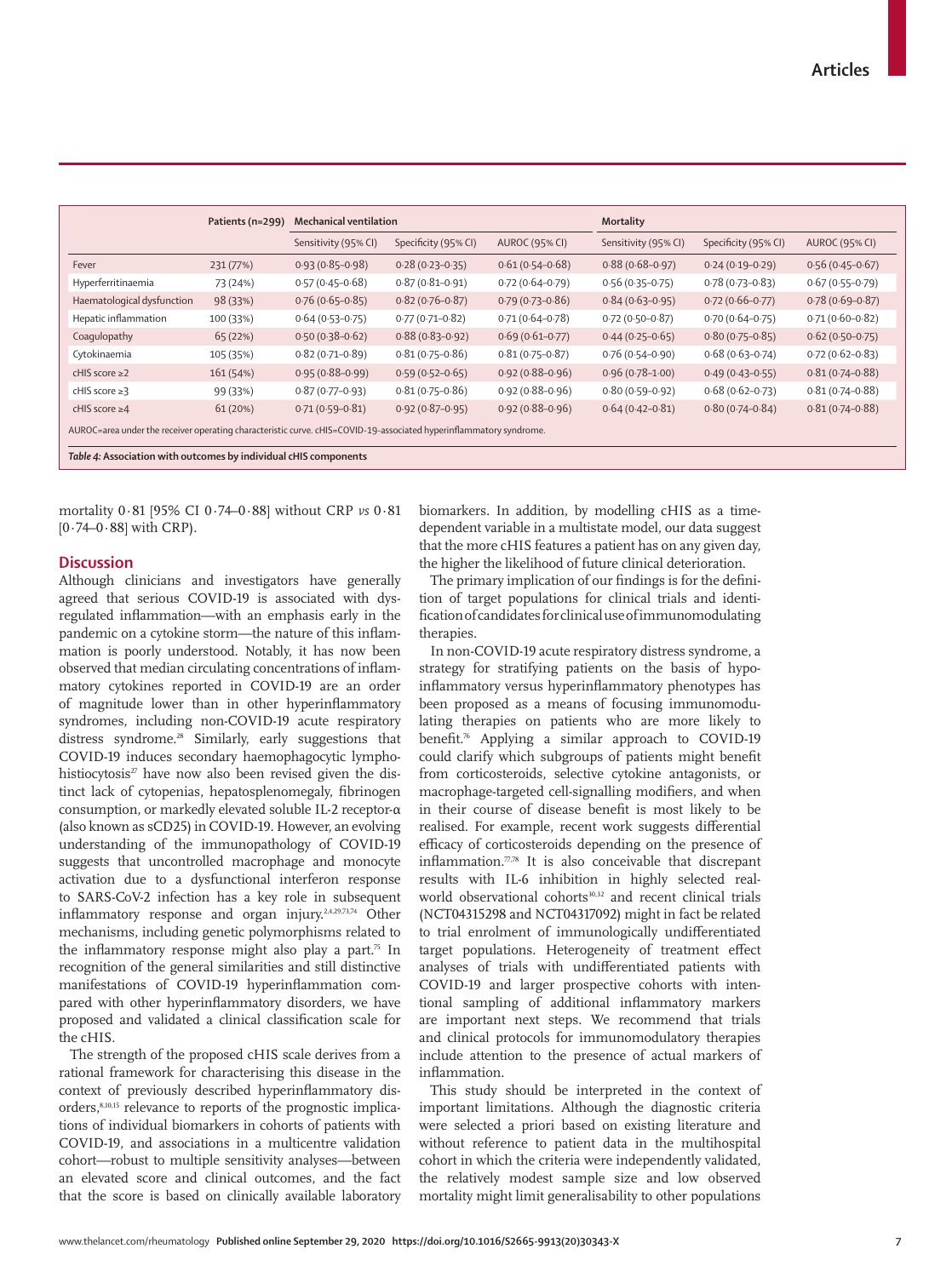in which patient demographics, clinical characteristics, and management might differ. Our study also has the drawbacks characteristic of its retrospective design, including potential threats to data accuracy, missing data, and indication and temporal biases. We have attempted to address these through imputation and multistate modeling, but independent, external, and preferably prospective validation is needed to confirm these observations.

The cHIS scale appears to reflect COVID-19-specific patterns of inflammation. It was adapted from related hyperinflammatory syndromes and independently validated by linkage to outcomes. The proposed cHIS criteria therefore exhibit construct, content, and face validity. These criteria might have prognostic value and usefulness in identifying patients for research trials and clinical uses of anti-inflammatory therapies. Additional validation in large external cohorts, including trial populations, is urgently indicated.

#### **Contributors**

BJW, IDP, PJ, DH, BH, AS, NS, WB, EH, DM, RS, and SMB contributed to the study concept. BJW, IDP, SMB, and GS were involved in the study design. BJW, IDP, PJ, WB, DH, BH, and SMB contributed to the literature review. BJW, NG, and GS collected data. BJW, GS, and SMB did the statistical analysis. BJW, IDP, PJ, DH, BH, AS, NS, WB, EH, DM, ES, RS, and SMB were involved in interpretation of results. All authors were involved in manuscript preparation and critical review of the manuscript.

### **Declaration of interests**

IDP reports salary support through a grant from the US National Institutes of Health (NIH). RS reports effort supported by US federal grants through the Agency for Healthcare Research and Quality, NIH, and the Patient-Centered Outcomes Research Institute, as well as institutional support (Intermountain Healthcare) in his equity as founding member of the I-PASS Patient Safety Institute. RS also reports monetary awards, honorariums, and travel reimbursement from multiple academic and professional organisations for talks about paediatric hospitalist research networks and quality of care. SMB reports salary support from the NIH, US Centers for Disease Control, and the US Department of Defense; he also reports receiving support for chairing a data and safety monitoring board for a respiratory failure trial sponsored by Hamilton, effort paid to Intermountain for steering committee work for Faron Pharmaceuticals and Sedana Pharmaceuticals for ARDS work, support from Janssen for Influenza research, and royalties for books on religion and ethics from Oxford University Press/ Brigham Young University. BH reports personal fees from Kite Pharma outside the submitted work. BJW reports partial salary support from a US federal grant from the Agency for Healthcare Research and Quality. At the time of submission, Intermountain Healthcare has participated in COVID-19 trials sponsored by: AbbVie, Genentech, Gilead, Regeneron, Roche, and the NIH ACTIV and PETAL clinical trials networks; several authors (BJW, IDP, DH, BH, and SMB) were site investigators on these trials but received no direct or indirect remuneration for their effort. All other authors declare no competing interests.

#### **Acknowledgments**

Intermountain Research and Medical Foundation provided institutional support for this study. BJW, IDP, PJ, DH, AS, NS, WB, EH, DM, RS, and SMB are members of the COVID-19 Therapeutics Committee at Intermountain Healthcare.

#### **References**

- 1 Guan WJ, Ni ZY, Hu Y, et al. Clinical characteristics of coronavirus disease 2019 in China. *N Engl J Med* 2020; **382:** 1708–20.
- Merad M, Martin JC. Pathological inflammation in patients with COVID-19: a key role for monocytes and macrophages. *Nat Rev Immunol* 2020; **20:** 355–62.
- 3 Moore JB, June CH. Cytokine release syndrome in severe COVID-19. *Science* 2020; **368:** 473–74.
- 4 McGonagle D, Sharif K, O'Regan A, Bridgewood C. The role of cytokines including interleukin-6 in COVID-19 induced pneumonia and macrophage activation syndrome-like disease. *Autoimmun Rev* 2020; **19:** 102537.
- 5 Henderson LA, Canna SW, Schulert GS, et al. On the alert for cytokine storm: immunopathology in COVID-19. *Arthritis Rheumatol* 2020; **72:** 1059–63.
- 6 Tay MZ, Poh CM, Rénia L, MacAry PA, Ng LFP. The trinity of COVID-19: immunity, inflammation and intervention. *Nat Rev Immunol* 2020; **20:** 363–74.
- Brisse E, Wouters CH, Matthys P. Hemophagocytic lymphohistiocytosis (HLH): a heterogeneous spectrum of cytokine-driven immune disorders. *Cytokine Growth Factor Rev* 2015; **26:** 263–80.
- 8 Fardet L, Galicier L, Lambotte O, et al. Development and validation of the HScore, a score for the diagnosis of reactive hemophagocytic syndrome. *Arthritis Rheumatol* 2014; **66:** 2613–20.
- 9 Halyabar O, Chang MH, Schoettler ML, et al. Calm in the midst of cytokine storm: a collaborative approach to the diagnosis and treatment of hemophagocytic lymphohistiocytosis and macrophage activation syndrome. *Pediatr Rheumatol Online J* 2019; **17:** 7.
- 10 Henter JI, Horne A, Aricó M, et al. HLH-2004: diagnostic and therapeutic guidelines for hemophagocytic lymphohistiocytosis. *Pediatr Blood Cancer* 2007; **48:** 124–31.
- 11 Davì S, Consolaro A, Guseinova D, et al. An international consensus survey of diagnostic criteria for macrophage activation syndrome in systemic juvenile idiopathic arthritis. *J Rheumatol* 2011; **38:** 764–68.
- 12 Kostik MM, Dubko MF, Masalova VV, et al. Identification of the best cutoff points and clinical signs specific for early recognition of macrophage activation syndrome in active systemic juvenile idiopathic arthritis. *Semin Arthritis Rheum* 2015; **44:** 417–22.
- 13 Minoia F, Bovis F, Davi S, et al. Development and initial validation of the macrophage activation syndrome/primary hemophagocytic lymphohistiocytosis score, a diagnostic tool that differentiates primary hemophagocytic lymphohistiocytosis from macrophage activation syndrome. *J Pediatr* 2017; **189:** 72–78.e3.
- Parodi A, Davì S, Pringe AB, et al. Macrophage activation syndrome in juvenile systemic lupus erythematosus: a multinational multicenter study of thirty-eight patients. *Arthritis Rheum* 2009; **60:** 3388–99.
- 15 Ravelli A, Minoia F, Davì S, et al. 2016 classification criteria for macrophage activation syndrome complicating systemic juvenile idiopathic arthritis: a European League Against Rheumatism/ American College of Rheumatology/Paediatric Rheumatology International Trials Organisation Collaborative Initiative. *Ann Rheum Dis* 2016; **75:** 481–89.
- 16 Eloseily EMA, Minoia F, Crayne CB, Beukelman T, Ravelli A, Cron RQ. Ferritin to erythrocyte sedimentation rate ratio: simple measure to identify macrophage activation syndrome in systemic juvenile idiopathic arthritis. *ACR Open Rheumatol* 2019; **1:** 345–49.
- 17 Minoia F, Bovis F, Davì S, et al. Development and initial validation of the MS score for diagnosis of macrophage activation syndrome in systemic juvenile idiopathic arthritis. *Ann Rheum Dis* 2019; **78:** 1357–62.
- 18 Karakike E, Giamarellos-Bourboulis EJ. Macrophage activation-like syndrome: a distinct entity leading to early death in sepsis. *Front Immunol* 2019; **10:** 55.
- 19 Rouce RH. The earlier the better: timely mitigation of CRS. *Blood* 2019; **134:** 2119–20.
- 20 Chen H, Wang F, Zhang P, et al. Management of cytokine release syndrome related to CAR-T cell therapy. *Front Med* 2019; **13:** 610–17.
- 21 Khadka RH, Sakemura R, Kenderian SS, Johnson AJ. Management of cytokine release syndrome: an update on emerging antigenspecific T cell engaging immunotherapies. *Immunotherapy* 2019; **11:** 851–57.
- 22 Lee DW, Santomasso BD, Locke FL, et al. ASTCT consensus grading for cytokine release syndrome and neurologic toxicity associated with immune effector cells. *Biol Blood Marrow Transplant* 2019; **25:** 625–38.
- 23 Frey N, Porter D. Cytokine release syndrome with chimeric antigen receptor T cell therapy. *Biol Blood Marrow Transplant* 2019; **25:** e123–27.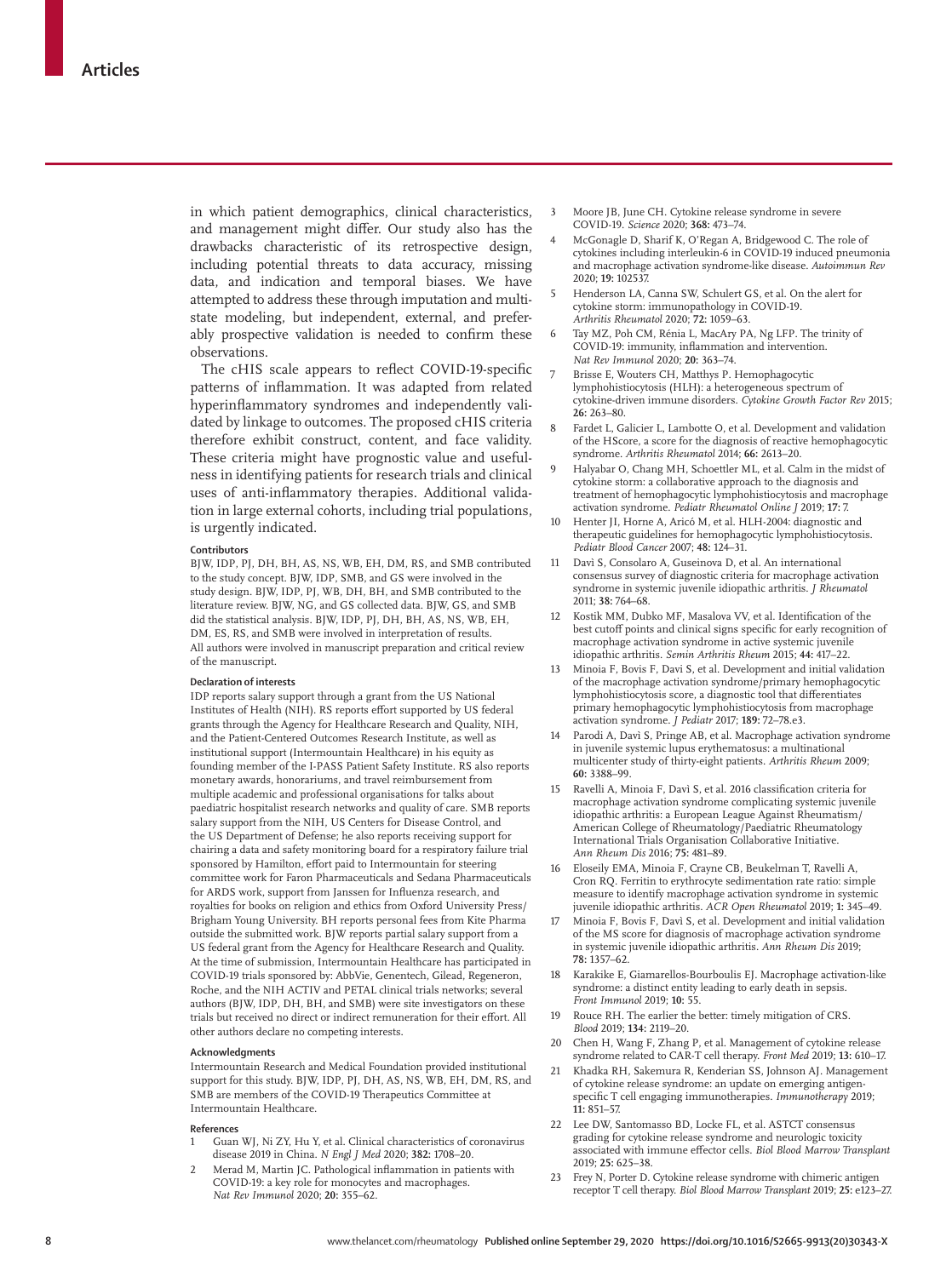- 24 Lee DW, Gardner R, Porter DL, et al. Current concepts in the diagnosis and management of cytokine release syndrome. *Blood* 2014; **124:** 188–95.
- Schulert GS, Grom AA. Macrophage activation syndrome and cytokine-directed therapies. *Best Pract Res Clin Rheumatol* 2014; **28:** 277–92.
- 26 England JT, Abdulla A, Biggs CM, et al. Weathering the COVID-19 storm: lessons from hematologic cytokine syndromes. *Blood Rev* 2020; published online May 15. https://doi.org/10.1016/ j.blre.2020.100707.
- 27 Mehta P, McAuley DF, Brown M, Sanchez E, Tattersall RS, Manson JJ. COVID-19: consider cytokine storm syndromes and immunosuppression. *Lancet* 2020; **395:** 1033–34.
- 28 Sinha P, Matthay MA, Calfee CS. Is a "cytokine storm" relevant to COVID-19? *JAMA Intern Med* 2020; published online June 30. https://doi.org/10.1001/jamainternmed.2020.3313.
- 29 Picchianti Diamanti A, Rosado MM, Pioli C, Sesti G, Laganà B. Cytokine release syndrome in COVID-19 patients, a new scenario for an old concern: the fragile balance between infections and autoimmunity. *Int J Mol Sci* 2020; **21:** 3330.
- 30 Guaraldi G, Meschiari M, Cozzi-Lepri A, et al. Tocilizumab in patients with severe COVID-19: a retrospective cohort study. *Lancet Rheumatol* 2020; **2:** e474–84.
- Horby P, Shen Lim W, Emberson J, et al. Effect of dexamethasone in hospitalized patients with COVID-19: preliminary report. *N Engl J Med* 2020; published online July 17. https://doi.org/10.1056/ NEJMoa2021436.
- 32 Toniati P, Piva S, Cattalini M, et al. Tocilizumab for the treatment of severe COVID-19 pneumonia with hyperinflammatory syndrome and acute respiratory failure: a single center study of 100 patients in Brescia, Italy. *Autoimmun Rev* 2020; **19:** 102568.
- 33 Shimazaki C, Inaba T, Nakagawa M. B-cell lymphoma-associated hemophagocytic syndrome. *Leuk Lymphoma* 2000; **38:** 121–30.
- 34 Brito-Zerón P, Kostov B, Moral-Moral P, et al. Prognostic factors of death in 151 adults with hemophagocytic syndrome: etiopathogenically driven analysis.

*Mayo Clin Proc Innov Qual Outcomes* 2018; **2:** 267–76.

- 35 Kumakura S, Murakawa Y. Clinical characteristics and treatment outcomes of autoimmune-associated hemophagocytic syndrome in adults. *Arthritis Rheumatol* 2014; **66:** 2297–307.
- 36 Put K, Avau A, Brisse E, et al. Cytokines in systemic juvenile idiopathic arthritis and haemophagocytic lymphohistiocytosis: tipping the balance between interleukin-18 and interferon-γ. *Rheumatology* 2015; **54:** 1507–17.
- 37 Lehmberg K, Pink I, Eulenburg C, Beutel K, Maul-Pavicic A, Janka G. Differentiating macrophage activation syndrome in systemic juvenile idiopathic arthritis from other forms of hemophagocytic lymphohistiocytosis. *J Pediatr* 2013; **162:** 1245–51.
- 38 Brisse E, Matthys P, Wouters CH. Understanding the spectrum of haemophagocytic lymphohistiocytosis: update on diagnostic challenges and therapeutic options. *Br J Haematol* 2016; **174:** 175–87.
- 39 Bracaglia C, de Graaf K, Pires Marafon D, et al. Elevated circulating levels of interferon-γ and interferon-γ-induced chemokines characterise patients with macrophage activation syndrome complicating systemic juvenile idiopathic arthritis. *Ann Rheum Dis* 2017; **76:** 166–72.
- 40 Nigrovic PA, Mannion M, Prince FH, et al. Anakinra as first-line disease-modifying therapy in systemic juvenile idiopathic arthritis: report of forty-six patients from an international multicenter series. *Arthritis Rheum* 2011; **63:** 545–55.
- 41 Abboud R, Keller J, Slade M, DiPersio JF, Westervelt P, Rettig MP. Severe cytokine-release syndrome after T cell-replete peripheral blood haploidentical donor transplantation is associated with poor survival and anti-IL-6 therapy is safe and well tolerated. *Biol Blood Marrow Transplant* 2016; **22:** 1851–60.
- 42 Maude S, Barrett DM. Current status of chimeric antigen receptor therapy for haematological malignancies. *Br J Haematol* 2016; **172:** 11–22.
- 43 Teachey DT, Lacey SF, Shaw PA, et al. Identification of predictive biomarkers for cytokine release syndrome after chimeric antigen receptor T-cell therapy for acute lymphoblastic leukemia. *Cancer Discov* 2016; **6:** 664–79.
- 44 Chen N, Zhou M, Dong X, et al. Epidemiological and clinical characteristics of 99 cases of 2019 novel coronavirus pneumonia in Wuhan, China: a descriptive study. *Lancet* 2020; **395:** 507–13.
- Huang C, Wang Y, Li X, et al. Clinical features of patients infected with 2019 novel coronavirus in Wuhan, China. *Lancet* 2020; **395:** 497–506.
- 46 Wang D, Hu B, Hu C, Zhu F, Liu X, Zhang J. Clinical characteristics of 138 hospitalized patients with 2019 novel coronavirus-infected pneumonia in Wuhan, China. *JAMA* 2020; **323:** 1061–69.
- Xu XW, Wu XX, Jiang XG, et al. Clinical findings in a group of patients infected with the 2019 novel coronavirus (SARS-Cov-2) outside of Wuhan, China: retrospective case series. *BMJ* 2020; **368:** m606.
- 48 Espinosa PS, Rizvi Z, Sharma P, Hindi F, Filatov A. Neurological complications of coronavirus disease (COVID-19): encephalopathy, MRI brain and cerebrospinal fluid findings: case 2. *Cureus* 2020; **12:** e7930.
- Kishfy L, Casasola M, Banankhah P, et al. Posterior reversible encephalopathy syndrome (PRES) as a neurological association in severe Covid-19. *J Neurol Sci* 2020; **414:** 116943.
- 50 Hayashi M, Sahashi Y, Baba Y, Okura H, Shimohata T. COVID-19-associated mild encephalitis/encephalopathy with a reversible splenial lesion. *J Neurol Sci* 2020; **415:** 116941.
- Zayet S, Ben Abdallah Y, Royer PY, Toko-Tchiundzie L, Gendrin V, Klopfenstein T. Encephalopathy in patients with COVID-19: 'causality or coincidence?'. *J Med Virol* 2020; published online May 19. https://doi.org/10.1002/jmv.26027.
- 52 Filatov A, Sharma P, Hindi F, Espinosa PS. Neurological complications of coronavirus disease (COVID-19): encephalopathy. *Cureus* 2020; **12:** e7352.
- 53 Liu J, Li S, Liu J, et al. Longitudinal characteristics of lymphocyte responses and cytokine profiles in the peripheral blood of SARS-CoV-2 infected patients. *EBioMedicine* 2020; **55:** 102763.
- 54 Wu C, Chen X, Cai Y, et al. Risk factors associated with acute respiratory distress syndrome and death in patients with coronavirus disease 2019 pneumonia in Wuhan, China. *JAMA Intern Med* 2020; **180:** 934.
- Zhou F, Yu T, Du R, et al. Clinical course and risk factors for mortality of adult inpatients with COVID-19 in Wuhan, China: a retrospective cohort study. *Lancet* 2020; **395:** 1054–62.
- 56 Deng Y, Liu W, Liu K, et al. Clinical characteristics of fatal and recovered cases of coronavirus disease 2019 in Wuhan, China: a retrospective study. *Chin Med J* 2020; **133:** 1261–67.
- 57 Qin C, Zhou L, Hu Z, et al. Dysregulation of immune response in patients with COVID-19 in Wuhan, China. *Clin Infect Dis* 2020; **71:** 762–68.
- 58 Ruan Q, Yang K, Wang W, Jiang L, Song J. Clinical predictors of mortality due to COVID-19 based on an analysis of data of 150 patients from Wuhan, China. *Intensive Care Med* 2020; **46:** 846–48.
- 59 Richardson S, Hirsch JS, Narasimhan M, et al. Presenting characteristics, comorbidities, and outcomes among 5700 patients hospitalized with COVID-19 in the New York City area. *JAMA* 2020; **323:** 2052.
- 60 Jordan RE, Adab P, Cheng KK. Covid-19: risk factors for severe disease and death. *BMJ* 2020; **368:** m1198.
- 61 Wang Y, Ju M, Chen C, et al. Neutrophil-to-lymphocyte ratio as a prognostic marker in acute respiratory distress syndrome patients: a retrospective study. *J Thorac Dis* 2018; **10:** 273–82.
- 62 Chen G, Wu D, Guo W, et al. Clinical and immunological features of severe and moderate coronavirus disease 2019. *J Clin Invest* 2020; **130:** 2620–29.
- 63 Mo P, Xing Y, Xiao Y, et al. Clinical characteristics of refractory COVID-19 pneumonia in Wuhan, China. *Clin Infect Dis* 2020; published online March 16. https://doi.org/10.1093/cid/ciaa270.
- Zhang L, Yan X, Fan Q, Liu H, Liu X, Liu Z. D-dimer levels on admission to predict in-hospital mortality in patients with Covid-19. *J Thromb Haemost* 2020; **18:** 1324–29.
- 65 Thachil J, Tang N, Gando S, et al. ISTH interim guidance on recognition and management of coagulopathy in COVID-19. *J Thromb Haemost* 2020; **18:** 1023–26.
- 66 Goshua G, Pine AB, Meizlish ML, et al. Endotheliopathy in COVID-19-associated coagulopathy: evidence from a single-centre, cross-sectional study. *Lancet Haematol* 2020; **7:** e575–82.